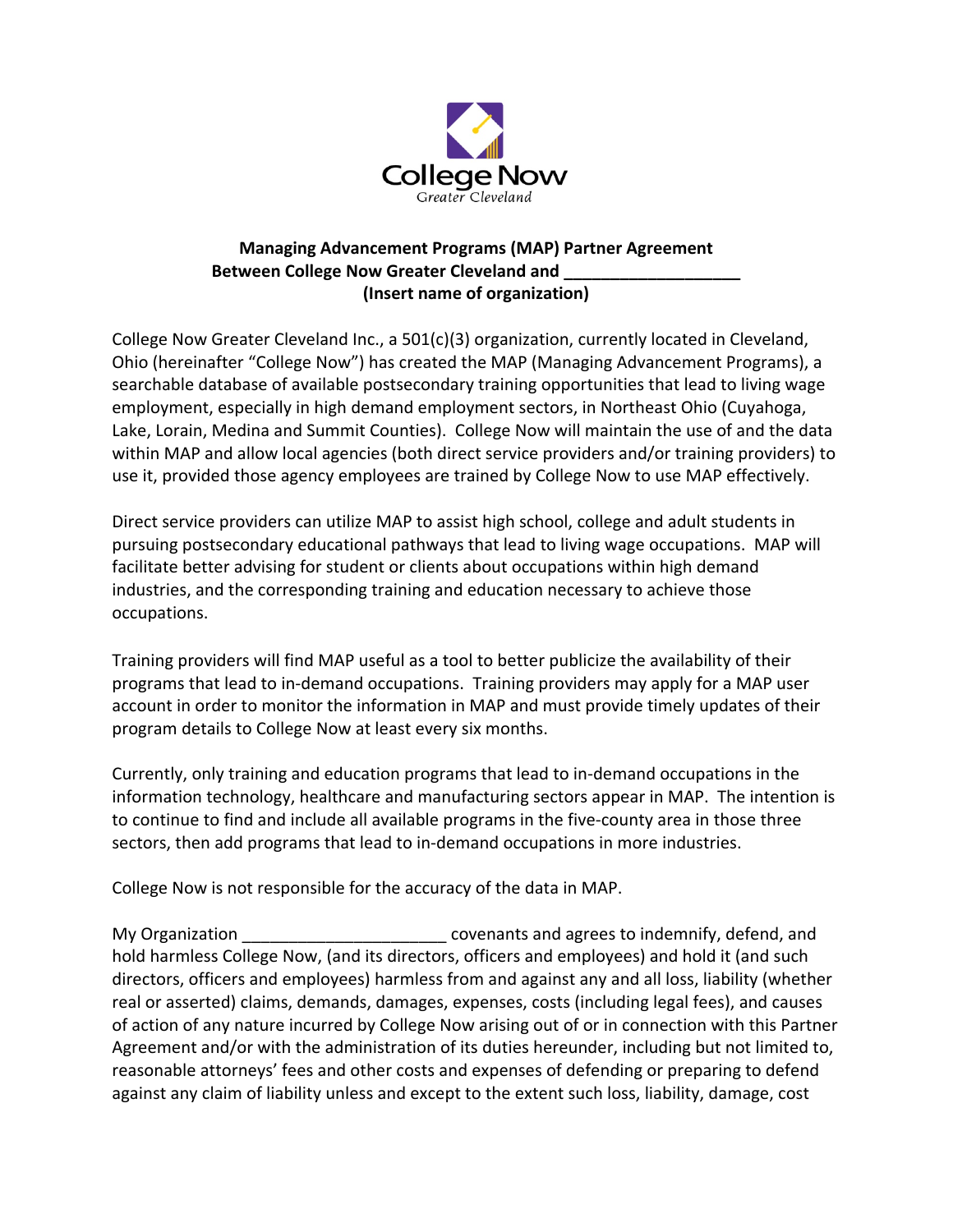and expense shall be caused by College Now's gross negligence, bad faith or willful misconduct. This indemnification obligation shall survive the term of this Partner Agreement.

My Organization, The Mateus of the MAP database for  $\blacksquare$ , would like access to the MAP database for the following purpose(s) (*please check all that apply*):

\_\_\_\_\_ As a direct service provider to clients or students.

\_\_\_\_\_ As a training provider whose training or education program(s) will appear in the MAP database.

## **As a MAP direct service or training provider partner, my Organization will:**

- Affirm that our organizational goals align with the MAP project's goal of increasing the number of adults and students enrolling in and completing postsecondary training and education that lead to family sustaining or living wage positions in high-demand industries.
- Arrange for any of our staff that will use MAP to receive a two-hour MAP database training provided by College Now.
- Track and report biannually the number of clients or students using MAP.
- Notify College Now of any incorrect data, training program updates, technology issues and/or recommendations for improvement, as these are discovered in using MAP.
- Remain informed about the MAP project so that our Organization can provide current, accurate MAP information and promote MAP accordingly among our clients and partner networks.
- Attend an annual MAP partner meeting hosted by College Now.

## **College Now will provide the following at no cost to all partner organizations, including**  (organization name) \_\_\_\_\_\_\_\_\_\_\_\_\_\_\_\_\_\_\_ **:**

- Unlimited use of the MAP database for your Organization's trained staff.
- Training to your staff, including new staff that are added after the initial training.
- Technical support for MAP database users.
- Quarterly updates of the training and education program data.
- A portal to provide regular recommendations for improvement and/or data corrections.
- The opportunity to be actively involved in an important collective movement that is working to significantly increase postsecondary education and job preparedness in our region.

Please complete the following fields to activate the MAP partnership. List the contact below who will coordinate the training schedule.

| Organization:                        |  |
|--------------------------------------|--|
| Address:                             |  |
| Training facilitator name:           |  |
| Training facilitator e-mail address: |  |
| Training facilitator phone number:   |  |

MAP Partner Agreement College Now and \_\_\_\_\_(Organization) Page 2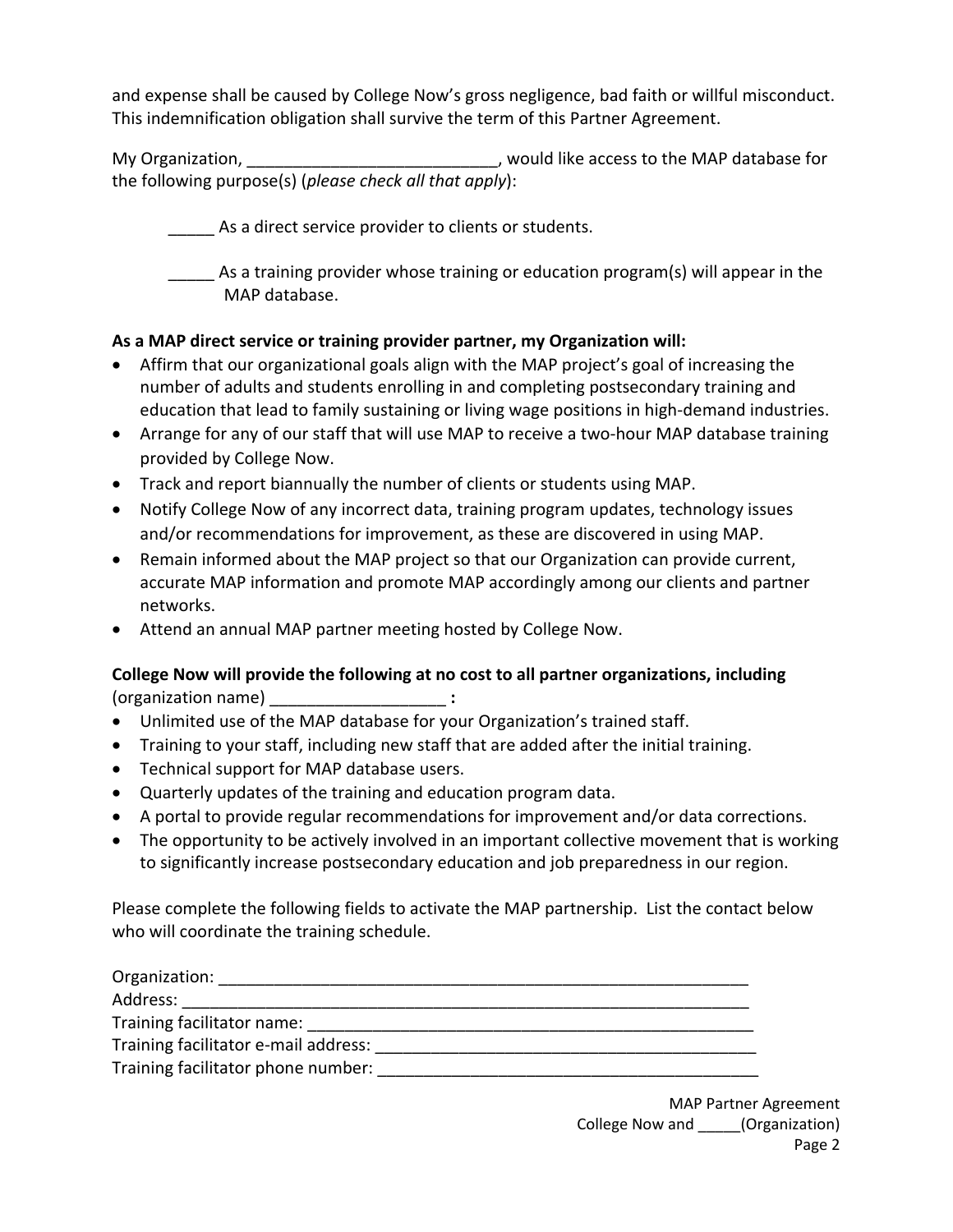| Number of MAP accounts desired: __________ |  |
|--------------------------------------------|--|
|                                            |  |
|                                            |  |
|                                            |  |
|                                            |  |
|                                            |  |
|                                            |  |
|                                            |  |
|                                            |  |
|                                            |  |
|                                            |  |
|                                            |  |
|                                            |  |
|                                            |  |
|                                            |  |
|                                            |  |
|                                            |  |
|                                            |  |
|                                            |  |
|                                            |  |
|                                            |  |
|                                            |  |
| First name:                                |  |
|                                            |  |
|                                            |  |
|                                            |  |
|                                            |  |
|                                            |  |
|                                            |  |
|                                            |  |
| Email address:                             |  |